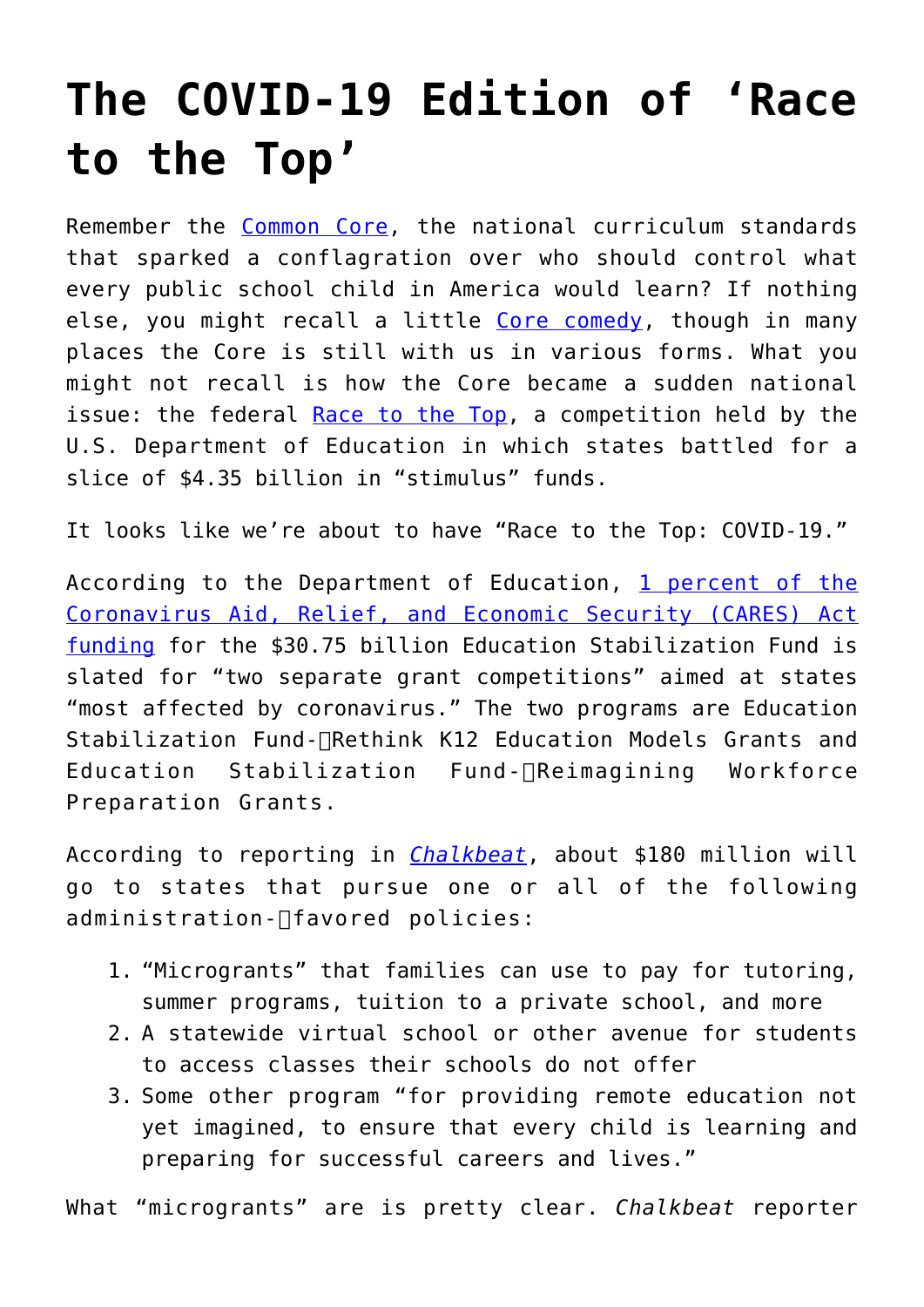Matt Barnum says some people would call them "vouchers," though they look more like education savings accounts in that they can be applied to multiple uses beyond private school tuition. Regardless, they are a school- $\Box$ choice delivery mechanism, which is ordinarily a good thing. Except…

As I have [argued before,](https://www.cato.org/blog/thanks-no-thanks-federal-school-choice) while school choice is good, a broad federal program would be bad, presenting a real threat of not just new regulation of private schools, but regulation on a national basis. As families started using federal aid it would bring in tentacles all from one creature: the federal government. No having to go state-∏by-∏state if you want to control private schools – just lobby Washington.

But that's not all! A grant competition is even worse than a federal program created by a normal legislative process that includes public debates, voting, a potential veto, and more that subjects the policy to open public scrutiny. This is rule by bureaucracy  $-$  by secretary  $-$  which is an even bigger threat to freedom because it allows a single person or unaccountable bureaucracy to pick winning and losing polices.

The Common Core imbroglio illustrated the danger of such policymaking, foisting a policy of highly dubious [efficacy](https://pioneerinstitute.org/academic-standards/study-finds-historic-drop-in-national-reading-and-math-scores-since-adoption-of-common-core-curriculum-standards/) on everyone, and eventually launching a debate likely made more wrenching than normal because it did not come until after people discovered their kids would be subject to the Core and they demanded to know, "how dare you inflict this on us without even so much as a vote?"

The good news is that this new competition is for much lower stakes than Race to the Top – \$4.35 billion versus \$180 million – but relative dollars often do not matter that much. Whether a headline says a state will lose out on \$500 million or \$5 million by not dancing to Washington's tune, it looks like a lot of money to most people.

I am, of course, far more favorable to school choice than to